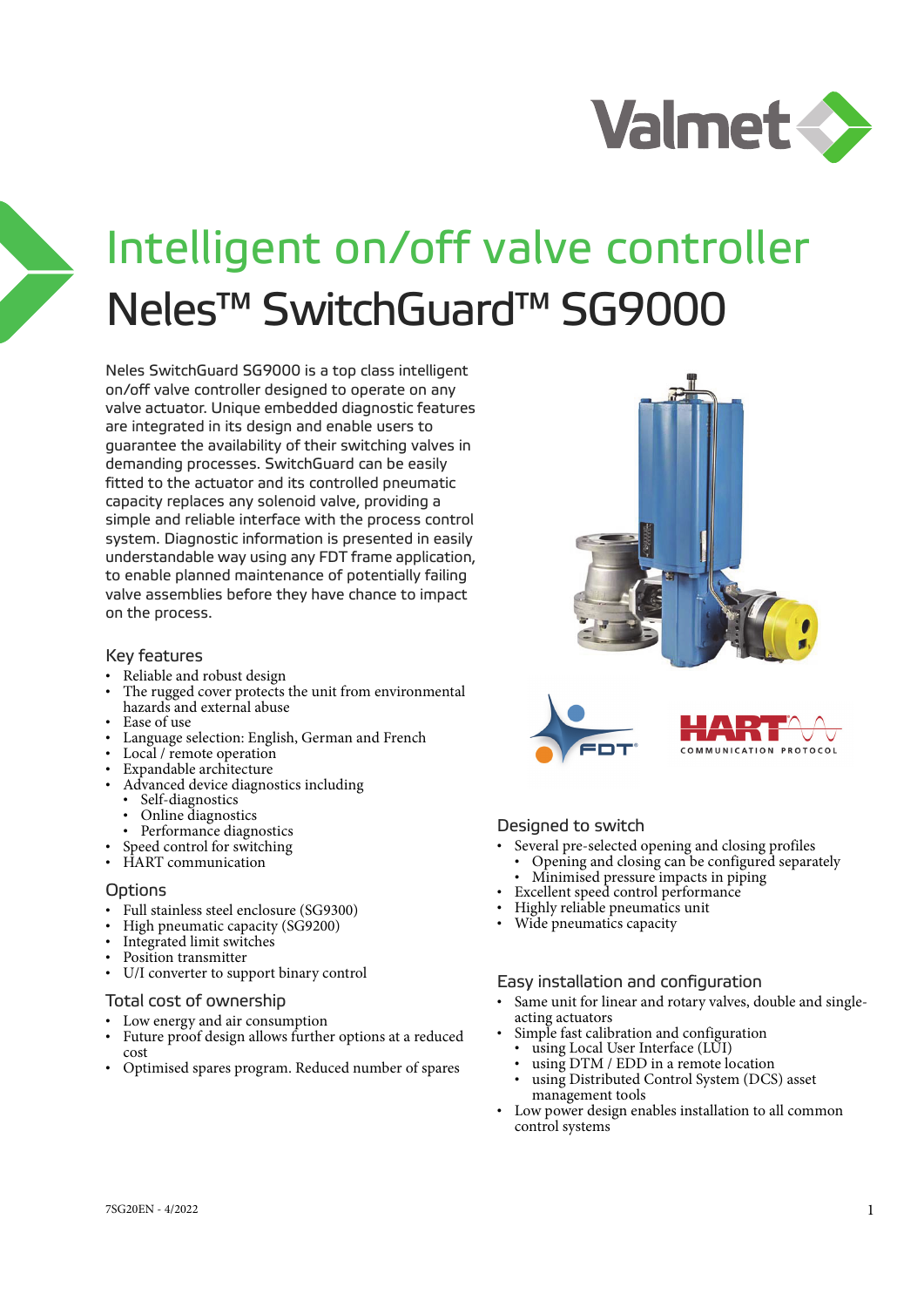## Open solution

- Valmet is committed to delivering products that freely interface with software and hardware from a variety of manufacturers and Neles SwitchGuard is no exception. This open architecture allows the SwitchGuard to be integrated with other field devices and systems.
- FDT and EDD based multi-vendor support configuration
- Support files for SG9000H are available from our internet page, at http://www.neles.com/SG9000.

## Stainless steel version



Neles SwitchGuard SG9300 Stainless Steel version, a new addition to the SwitchGuard family of safety valve controllers, is manufactured in a stainless steel housing and developed for use in corrosive environments.

## Easy to maintain

- Modular design with maintenance components
- Alterable pneumatics module
- Fewer components to maintain than in a traditional instrumentation solution
- Visibility of the whole valve package

#### Mounting

- Can be mounted on single and double acting pneumatic actuators
- Can be mounted on both rotary and linear valves
- Extensive selection of mounting kits for 3rd party actuators

#### Product reliability

- Designed to operate in harsh environmental conditions
- Rugged modular design
- Excellent temperature characteristics
- Vibration and impact tolerant
- IP66 enclosure
- Full stainless steel enclosure (SG9300)
- Protected against humidity
- Minimum maintenance requirements
- Wear resistant and sealed components
- Contactless position measurement

#### Predictive maintenance

- Easy access to collected data with Neles DTM
- Logical trend collection
- Information collected on service conditions
- Fast notifications with on-line alarms
- Condition monitoring tool available

# Technical description

The SwitchGuard is a 4–20 mA loop-powered

microcontroller-based intelligent on/off valve controller. The binary 24 VDC signal can be used via optional U/I converter. SwitchGuard operates even with a 3.6 mA input signal and communicates via HART. The device contains a Local User Interface enabling local configuration. A PC with FDT/DTM software can be connected to the SwitchGuard itself or to the control loop.

The powerful 32-bit microcontroller controls the valve position. The measurements include:

- Input signal
- Valve position with contactless sensor
- Actuator pressures, 2 independent measurements
- Supply pressure
- Device temperature

Advanced self-diagnostics guarantees that all measure-ments operate correctly. Failure of one measurement does not cause the valve to fail if the input signal and position measurements are operating correctly. After connections of electric signal and pneumatic supply, the micro controller  $(\mu C)$  reads the input signal, position sensor  $(\alpha)$  and pressure sensors (Ps, P1, P2). A difference between setpoint according to the stroke curve and position sensor  $(\alpha)$  measurement is detected by the control algorithm inside the  $\mu$ C. The  $\mu$ C calculates a new value for prestage (PR) coil current based on this information. The changed current to the PR changes the pilot pressure to the spool valve. Reduced pilot pressure moves the spool and the actuator pressures change accordingly. The spool opens the flow to the driving side of the double diaphragm actuator and opens the flow out from the other side of the actuator. The increasing pressure will move the diaphragm piston. The actuator and feedback shaft rotate clockwise.

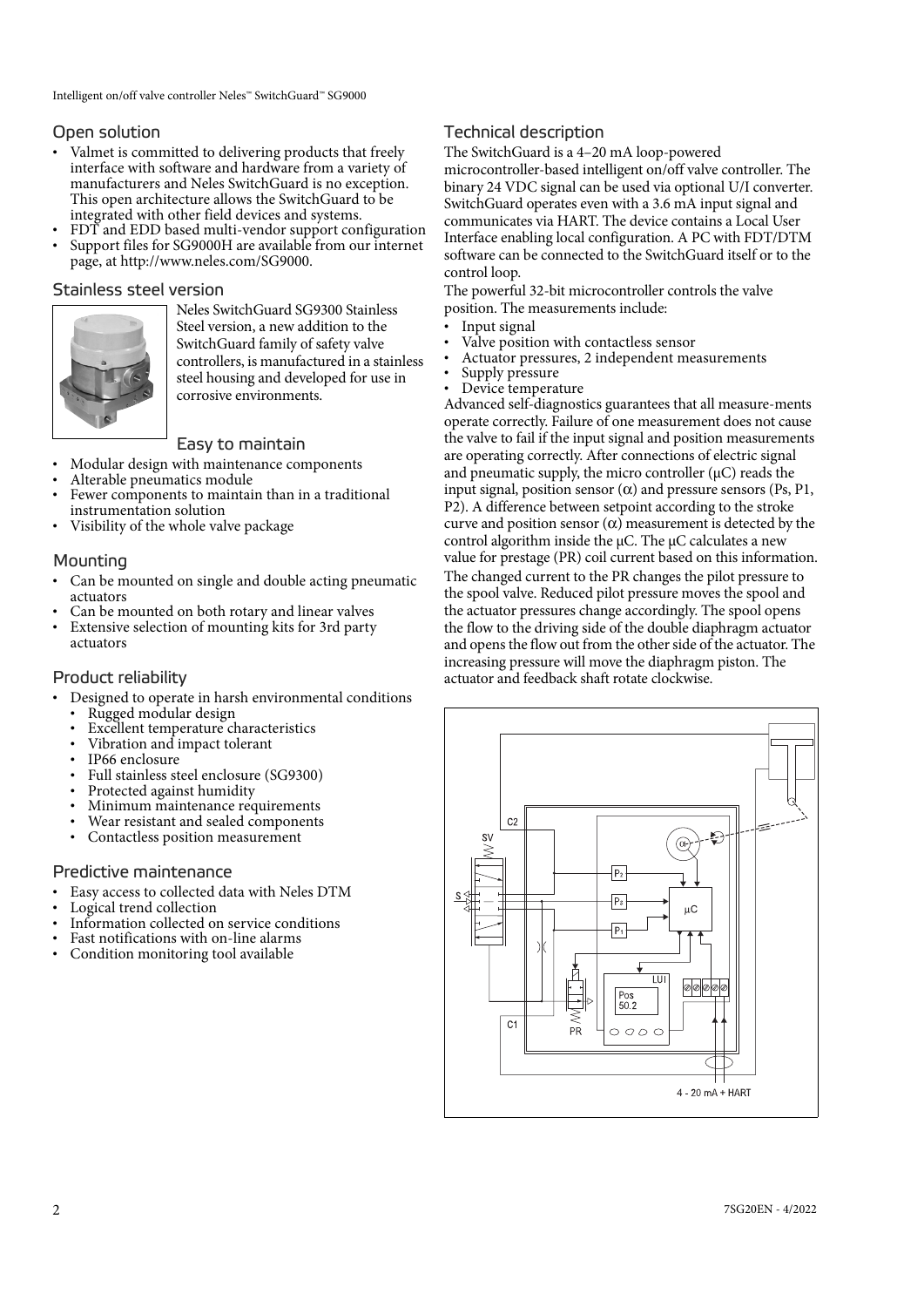with position transmitter 1.74 W

# Technical specifications

#### Neles SwitchGuard

#### General

Loop powered, no external power supply required. Suitable for rotary and linear valves. Actuator connections in accordance with VDI/VDE 3845 and IEC 60534-6 standards. Action: Double or single acting<br>Travel range: Linear: 10–120 mm Linear:  $10-120$  mm<br> $45-95^{\circ}$ Rotary: Measurement range 110° with freely rotating feedback shaft

#### Environmental influence

Standard temperature range: -40 to +85 °C / -40° to +185 °F

#### Enclosure

| Material:             | Anodised aluminum alloy and        |
|-----------------------|------------------------------------|
|                       | glass window (SG92, not E2)        |
| Protection class:     | IP66, NEMA 4X                      |
| Pneumatic ports:      | SG921 1/4 NPT                      |
|                       | SG9235 1/2 NPT                     |
|                       | SG9237 1 NPT (1/2 NPT supply)      |
| Conduit entry thread: | $M20 \times 1.5$                   |
| Weight:               | SG921 _ 3.0 kg / 6.6 lbs           |
|                       | SG9235 4.6 kg / 10.1 lbs           |
|                       | SG9237 5.0 kg / 11 lbs             |
|                       | Limit switches $+1.0$ kg / 2.2 lbs |
|                       |                                    |

Mechanical and digital position indicator visible through the main cover (SG92\_, not E2).

#### **Pneumatics**

| Supply pressure:                        | 3–8 bar / 44–116 psi                              |                                            |  |  |  |  |
|-----------------------------------------|---------------------------------------------------|--------------------------------------------|--|--|--|--|
| Air quality:                            |                                                   | According to ISO 8573-1:2001               |  |  |  |  |
|                                         | Solid particles: Class 7                          |                                            |  |  |  |  |
|                                         | Humidity: Class 1<br>(dew point 10 °C/50 °F below |                                            |  |  |  |  |
|                                         |                                                   |                                            |  |  |  |  |
|                                         | minimum temperature is                            |                                            |  |  |  |  |
|                                         | recommended)                                      |                                            |  |  |  |  |
|                                         | Oil class: $3 (or < 1 ppm)$                       |                                            |  |  |  |  |
| Capacity with 4 bar / 60 psi supply:    |                                                   |                                            |  |  |  |  |
|                                         | SG9212                                            | 7 Nm <sup>3</sup> /h / 4.1 scfm            |  |  |  |  |
|                                         |                                                   | $(Cv = 0.06)$                              |  |  |  |  |
|                                         | SG9215                                            | 90 Nm <sup>3</sup> /h / 53 scfm            |  |  |  |  |
|                                         |                                                   | $(Cv = 0.7)$                               |  |  |  |  |
|                                         | SG9235                                            | 380 Nm <sup>3</sup> /h/223 scfm            |  |  |  |  |
|                                         |                                                   | $(Cv = 3.2)$                               |  |  |  |  |
|                                         | SG9237                                            | feed 380 $Nm^3/h$ /223 scfm                |  |  |  |  |
|                                         |                                                   | $(Cv = 3.2)$                               |  |  |  |  |
|                                         |                                                   | exhaust $700 \text{ Nm}^3/\text{h}$ /      |  |  |  |  |
|                                         |                                                   | 412 scfm ( $Cv = 6.4$ )                    |  |  |  |  |
| Consumption with 4 bar / 60 psi supply: |                                                   |                                            |  |  |  |  |
|                                         | actuator pressurized 0.22 Nm <sup>3</sup> /h/     |                                            |  |  |  |  |
|                                         | $0.13$ scfm,                                      |                                            |  |  |  |  |
|                                         |                                                   | actuator vented $0.25$ Nm <sup>3</sup> /h/ |  |  |  |  |
|                                         | $0.15$ scfm                                       |                                            |  |  |  |  |

#### **Electronics**

| Electrical connection: | max. $2.5$ mm <sup>2</sup>     |
|------------------------|--------------------------------|
| <b>HART</b>            |                                |
| Supply power:          | Loop powered, 4-20 mA          |
| Minimum signal:        | $3.6 \text{ mA}$               |
| Current max:           | $23 \text{ mA}$                |
| Load voltage:          | up to $9.5$ V DC $/$ 20 mA     |
|                        | (corresponding 475 $\Omega$ .) |
| Voltage:               | max. 30 V DC                   |
| Polarity protection:   | -30 V DC                       |

Polarity protection: Over current protection: active over 35 mA<br>Max power dissipation: 1.05 W Max power dissipation:

#### Position transmitter (optional)

| Output signal:      | 4–20 mA (galvanic isolation;              |
|---------------------|-------------------------------------------|
|                     | 600 V DC)                                 |
| Supply voltage:     | 12 - 30 V DC                              |
| Resolution:         | 16 bit / 0.244 µA                         |
| Linearity:          | $< 0.05 %$ FS                             |
| Temperature effect: | $< 0.35 \%$ FS                            |
| External load:      | max 0-780 $\Omega$                        |
|                     | max 0–690 $\Omega$ for intrinsically safe |

#### Local User Interface (LUI) functions

- Local control of the valve
- Monitoring of valve position, input signal, temperature, supply and actuator pressure difference
- Guided start-up function<br>• IIII may be locked remot
- LUI may be locked remotely to prevent unauthorised access
- Automatic travel calibration
- Tuning<br>• Parame
- Parameter selection<br>• Language selection
- Language selection: English, German and French<br>• Alarm and warning state indications
- Alarm and warning state indications<br>• Latest event view
- Latest event view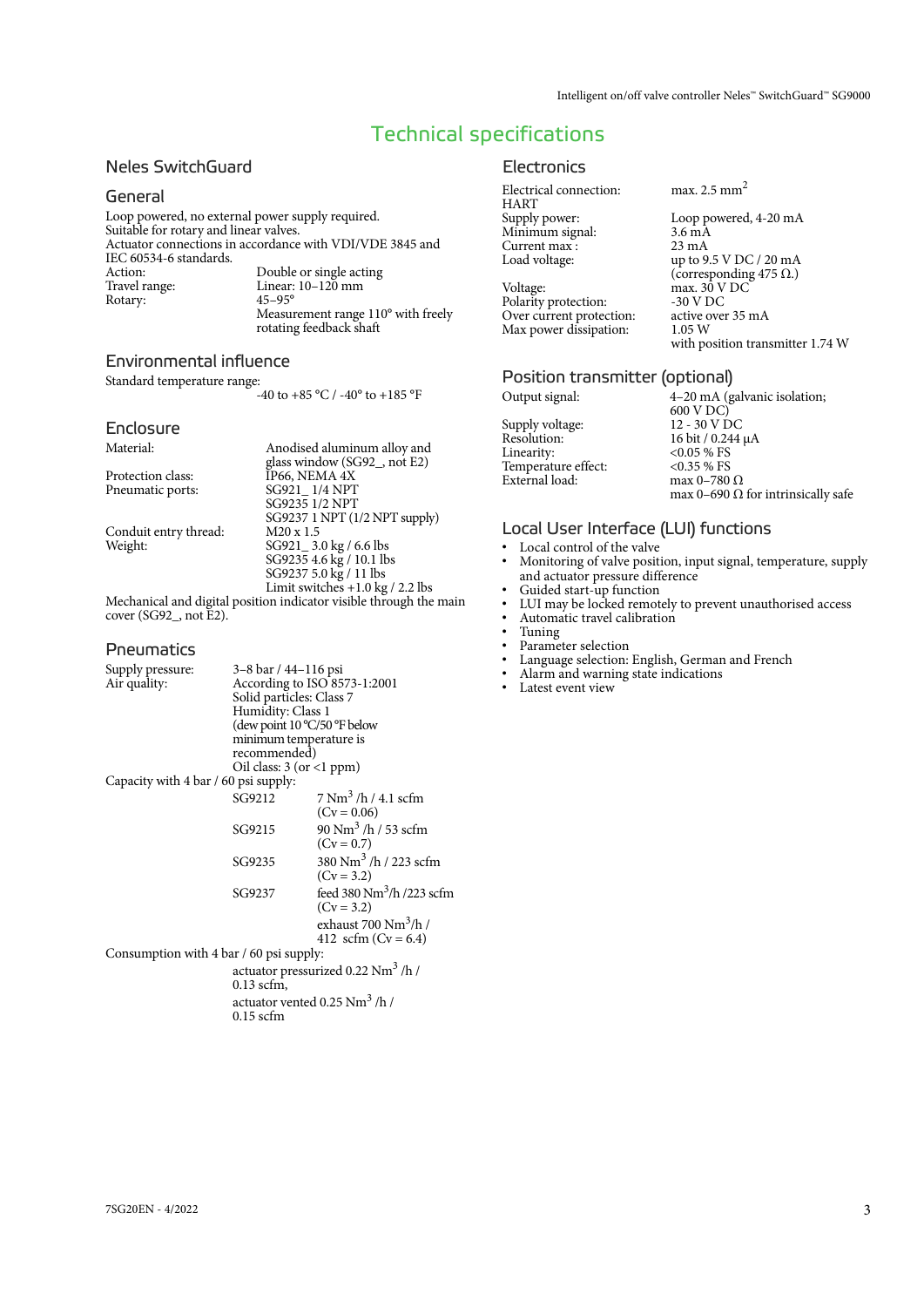# Approvals and electrical values

| Certificate                                                                                                                                                                                                                                                                                                                                                                                                                                                                             | Approval                                                                                                                                                                                                       | <b>Electrical values</b>                                                                                                                                                                  |
|-----------------------------------------------------------------------------------------------------------------------------------------------------------------------------------------------------------------------------------------------------------------------------------------------------------------------------------------------------------------------------------------------------------------------------------------------------------------------------------------|----------------------------------------------------------------------------------------------------------------------------------------------------------------------------------------------------------------|-------------------------------------------------------------------------------------------------------------------------------------------------------------------------------------------|
| <b>ATEX</b>                                                                                                                                                                                                                                                                                                                                                                                                                                                                             |                                                                                                                                                                                                                |                                                                                                                                                                                           |
| $SG_X$<br>EESF 19 ATEX 045X                                                                                                                                                                                                                                                                                                                                                                                                                                                             | II 1 G Ex ia IIC T6T4 Ga<br>II 1 D Ex ia IIIC T90 °CT120 °C Da<br>II 1 D Ex ta IIIC T90 °CT120 °C Da                                                                                                           | Input: Ui $\leq 28$ V, Ii $\leq 120$ mA, Pi $\leq 1.0$ W, Ci $\leq 13.5$ nF, Li $\leq 53$<br>μH<br>PT: Ui $\leq$ 28 V, Ii $\leq$ 120 mA, Pi $\leq$ 1.0 W, Li $\leq$ 53 µH, Ci $\leq$ 13.5 |
| EN IEC 60079-0: 2018,<br>EN 60079-11: 2012,<br>EN 60079-31: 2014                                                                                                                                                                                                                                                                                                                                                                                                                        | II 2 G Ex ib IIC T6T4 Gb<br>II 2 D Ex ib IIIC T90 °CT120 °C Db<br>II 2 D Ex tb IIIC T90 °CT120 °C Db                                                                                                           | nF                                                                                                                                                                                        |
| $SG_X$<br>EESF 19 ATEX 046X                                                                                                                                                                                                                                                                                                                                                                                                                                                             | II 3 G Ex nA IIC T6T4 Gc<br>II 3 D Ex ic IIIC T90 °CT120 °C Dc<br>II 3 D Ex tc IIIC T90 °CT120 °C Dc                                                                                                           | Input: $Ui \leq 30$ V, $I_i \leq 152$ mA<br>PT: $Ui \le 30$ V, $Ii \le 152$ mA                                                                                                            |
| EN 60079-0: 2018,<br>EN 60079-11: 2012,<br>EN 60079-31: 2014,<br>EN 60079-15: 2010                                                                                                                                                                                                                                                                                                                                                                                                      | II 3 G Ex ic IIC T6T4 Gc<br>II 3 D Ex ic IIIC T90 °CT120 °C Dc<br>II 3 D Ex tc IIIC T90 °CT120 °C Dc                                                                                                           | Input: Ui ≤ 30 V, Ii ≤ 152 mA, Ci ≤ 13.5 nF, Li ≤ 53 µH<br>PT: Ui ≤ 30 V, Ii ≤ 152 mA, Ci ≤ 13.5 nF, Li ≤ 53 µH                                                                           |
| SG E6<br>SIRA 11ATEX1006X                                                                                                                                                                                                                                                                                                                                                                                                                                                               | II 2 G Ex d IIC T6T4 Gb<br>II 2 D Ex tb IIIC T80 °CT105 °C Db                                                                                                                                                  | Input: $Ui \leq 30 V$ , $ Pi \leq 1.0 W$<br>PT: Ui ≤ 30 V, Ii ≤ 20 mA, Pi ≤ 1.0 W                                                                                                         |
| EN 60079-0:2012, EN 60079-1:2007,<br>EN 60079-31:2009                                                                                                                                                                                                                                                                                                                                                                                                                                   |                                                                                                                                                                                                                |                                                                                                                                                                                           |
| <b>IECEx</b>                                                                                                                                                                                                                                                                                                                                                                                                                                                                            |                                                                                                                                                                                                                |                                                                                                                                                                                           |
| SG X<br>IECEx EESF 19.0019X<br>IEC 60079-0:2017,                                                                                                                                                                                                                                                                                                                                                                                                                                        | Ex ia IIC T6T4 Ga<br>Ex ia IIIC T90 °CT120 °C Da<br>Ex ta IIIC T90 °CT120 °C Da<br>Ex ib IIC T6T4 Gb                                                                                                           | Input: Ui $\leq$ 28 V, Ii $\leq$ 120 mA, Pi $\leq$ 1.0 W, Ci $\leq$ 13.5 nF, Li $\leq$ 53<br>μH<br>PT: Ui ≤ 28 V, Ii ≤ 120 mA, Pi ≤ 1.0 W, Li ≤ 53 µH, Ci ≤ 13.5<br>nF                    |
| IEC 60079-15: 2010,<br>IEC 60079-31:2013                                                                                                                                                                                                                                                                                                                                                                                                                                                | Ex ib IIIC T90 $°CT120$ $°C$ Db<br>Ex tb IIIC T90 $°CT120$ $°C$ Db                                                                                                                                             |                                                                                                                                                                                           |
| SG_X<br><b>IECEX VTT 10.0005X</b>                                                                                                                                                                                                                                                                                                                                                                                                                                                       | Ex nA IIC T6T4 Gc<br>Ex ic IIIC T90 °CT120 °C Dc<br>Ex tc IIIC T90 °CT120 °C Dc                                                                                                                                | Input: $Ui \leq 30$ V, $I_i \leq 152$ mA<br>$\overline{PT}$ : Ui $\leq 30$ V, Ii $\leq 152$ mA                                                                                            |
| IEC 60079-0: 2017<br>IEC 60079-11:2011<br>IEC 60079-15:2010<br>IEC 60079-31:2013                                                                                                                                                                                                                                                                                                                                                                                                        | Ex ic IIC T6T4 Gc<br>Ex ic IIIC T90 °CT120 °C Dc<br>Ex tc IIIC T90 $°CT120°C$ Dc                                                                                                                               | Input: Ui $\leq 30$ V, Ii $\leq 152$ mA, Ci $\leq 13.5$ nF, Li $\leq 53$ µH<br>PT: Ui ≤ 30 V, Ii ≤ 152 mA, Ci ≤ 13.5 nF, Li ≤ 53 µH                                                       |
| $SG_E6$<br><b>IECEx SIR 11.0001X</b>                                                                                                                                                                                                                                                                                                                                                                                                                                                    | Ex d IIC T6T4 Gb<br>Ex tb IIIC T80 °CT105 °C Db                                                                                                                                                                | Input: $Ui \leq 30 V$ , $ Pi \leq 1.0 W$<br>PT: Ui ≤ 30 V, Ii ≤ 20 mA, Pi ≤ 1.0 W                                                                                                         |
| IEC 60079-0:2012, IEC 60079-1:2007-04,<br>IEC 60079-31:2008                                                                                                                                                                                                                                                                                                                                                                                                                             |                                                                                                                                                                                                                |                                                                                                                                                                                           |
| <b>INMETRO</b>                                                                                                                                                                                                                                                                                                                                                                                                                                                                          |                                                                                                                                                                                                                |                                                                                                                                                                                           |
| $SG_Z$<br>NCC 12.0793 X                                                                                                                                                                                                                                                                                                                                                                                                                                                                 | Ex ia IIC T6T4 Ga<br>Ex ia IIC T6T4 Gb                                                                                                                                                                         | Input: Ui ≤ 28 V, Ii ≤ 120 mA, Pi ≤ 1.0 W, Ci ≤ 22 nF, Li ≤ 53<br>μH<br>PT: Ui ≤ 28 V, Ii ≤ 120 mA, Pi ≤ 1.0 W, Li ≤ 53 µH, Ci ≤ 22 nF                                                    |
| ABNT NBR IEC 60079-0:2013 versao corrigida em 2016<br>ABNT NBR IEC 60079-11:2013 versao corrigida em 2017<br>ABNT NBR IEC 60079-31:2014                                                                                                                                                                                                                                                                                                                                                 |                                                                                                                                                                                                                |                                                                                                                                                                                           |
| $SG_ Z$<br>NCC 12.0794X                                                                                                                                                                                                                                                                                                                                                                                                                                                                 | Ex nA IIC T6T4 Gc<br>Ex ic III C T90 $°CT120$ $°C$ Dc<br>Ex tc IIIC T90 °CT120 °C Dc                                                                                                                           | Input: $Ui \leq 30$ V, $I_i \leq 152$ mA<br>PT: $Ui \le 30$ V, $Ii \le 152$ mA                                                                                                            |
| ABNT NBR IEC 60079-0:2013 Versão corrigida em 2016<br>ABNT NBR IEC 60079-11:2013 Versão corrigida em 2017<br>ABNT NBR IEC 60079-15:2012<br>ABNT NBR IEC 60079-31:2014                                                                                                                                                                                                                                                                                                                   | Ex ic IIC T6T4 Gc<br>Ex ic III C T90 $°CT120$ $°C$ Dc<br>Ex tc IIIC T90 °CT120 °C Dc                                                                                                                           | Input: Ui $\leq 30$ V, Ii $\leq 152$ mA, Ci $\leq 22$ nF, Li $\leq 53$ µH<br>PT: Ui ≤ 30 V, Ii ≤ 152 mA, Ci ≤ 22 nF, Li ≤ 53 µH                                                           |
| $SG_E5$<br>NCC 12.0796 X                                                                                                                                                                                                                                                                                                                                                                                                                                                                | Ex d IIC T6T4 Gb<br>Ex tb IIIC T80 $°CT105$ $°C$ Db                                                                                                                                                            | Ex d IIC Gb T5 Gb Input: Ui $\leq 30$ V, Pi $\leq 1.0$ W<br>PT: Ui ≤ 30 V, Ii ≤ 20 mA, Pi ≤ 1.0 W                                                                                         |
| ABNT NBR IEC 60079-0:2013<br>ABNT NBR IEC 60079-1:2009 Versão corrigida em 2011<br>ABNT NBR IEC 60079-31:2014<br>ABNT NBR IEC 60529:2005 Versão corrigida em 2011                                                                                                                                                                                                                                                                                                                       |                                                                                                                                                                                                                |                                                                                                                                                                                           |
| cCSAus                                                                                                                                                                                                                                                                                                                                                                                                                                                                                  |                                                                                                                                                                                                                |                                                                                                                                                                                           |
| $SG_E2$<br>CSA 1980091<br>CSA Std C22.2 No.25-1966, CSA Std C22.2 No.30-M1986, CAN/<br>CSA-C22.2 No.94-M91, C22.2 No. 142-M1987, CAN/CSA C22.2<br>61010-1-04, CAN/CSA-C22.2 No 60079-0-07, CAN/CSA-C22.2<br>No 60079-1-07, CAN/ CSA C22.2 No 60079-31-12, CAN/CSA-<br>C22.2 No. 60529-05, FM 3600 (1998), FM 3615 (2006), FM 3810<br>(2005), ANSI/ NEMA 250-1991, ISA 60079-0-07, ISA 60079-1-<br>07, ISA 60079-31-2009, ANSI/IEC 60529:2004                                            | Class I, Div 1, Groups B, C, D<br>Class II, Div 1, Groups E, F, G<br>Class III;<br>T4T6, Enclosure type 4X<br>Ex d IIC T6T4<br>AEx d IIC T6T4<br>Ex tb IIIC T100 $^{\circ}$ C IP66<br>AEx tb IIIC T100 °C IP66 | Input: $Ui \leq 30 V$ , $ Pi \leq 1.05 W$<br>PT: Ui ≤ 30 V, Pi ≤ 1.05 W                                                                                                                   |
| SG_U_<br>CSA 1552597<br>CSA C22.2 No. 0-M91, CSA C22.2 No.<br>94-M91, CSA C22.2 No. 142-M1987,<br>CSA C22.2 No. 157-92, CSA C22.2 No.<br>213-M1987, CSA C22.2 No. 60079-0:11,<br>CSA C22.2 No. 60079-11:11, CSA C22.2<br>No. 60079-15:12, CSA C22.2 No.<br>60529:05, ANSI/ISA 60079-0: 2009,<br>ANSI/ISA 60079-11: 2012, ANSI/ISA<br>60079-15: 2012, FM 3600 November<br>1998, FM 3610 October 1999, FM 3611<br>October 1999, FM 3810-2005, ANSI/<br>NEMA 250:1991, ANSI/IEC 60529:2004 | Class I, Division 1, Groups A, B, C, and D;<br>T4/T5/T6<br>Ex ia IIC T4/T5/T6 Ga<br>Class I, Zone 0 AEx ia IIC T4/T5/T6 Ga                                                                                     | Input: Ui (Vmax) = 28 V, li (Imax) = 120 mA, Pi = 1 W, Ci = 22<br>$nF$ , Li =53 $\mu$ H<br>Output: Ui (Vmax) = 28 V, li (Imax) = 120 mA, Pi = 1 W, Ci =<br>$22$ nF, Li = 53 µH            |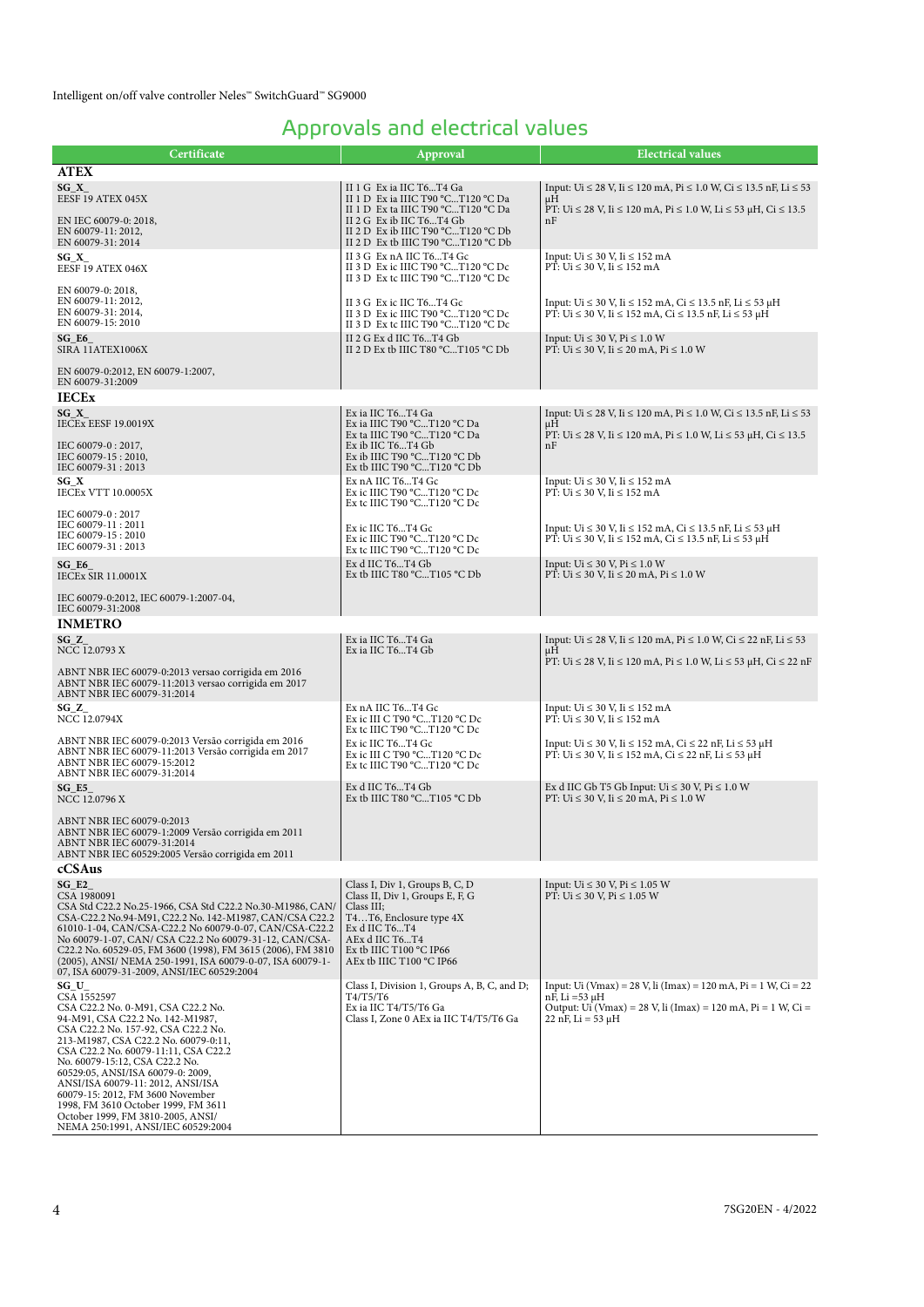Other hazardous area approval CCOE / PESO Ex d, Ex ia GOST R Ex d, Ex ia KOSHA Ex ia, Ex nA NEPSI Ex d, Ex ia

Electromagnetic protection Electromagnetic compatibility Emission acc. to EN 61000-6-4 (2007) and FCC 47 CFR PART 15, SUBPART B, CLASS B (2002) Immunity acc. to EN 61000-6-2 (2005)

CE marking EMC 2004/108/EC



EMC 2004/108/EC<br>
ATEX 2014/34/EU **Fig. 1** Local User Interface (LUI) enables real time awareness of device parameters.



**Fig. 2** Configuration is easy to do with DTM, graphical user interface. E.g. pre-selected profiles for opening and closing enable fast and easy stroke setup.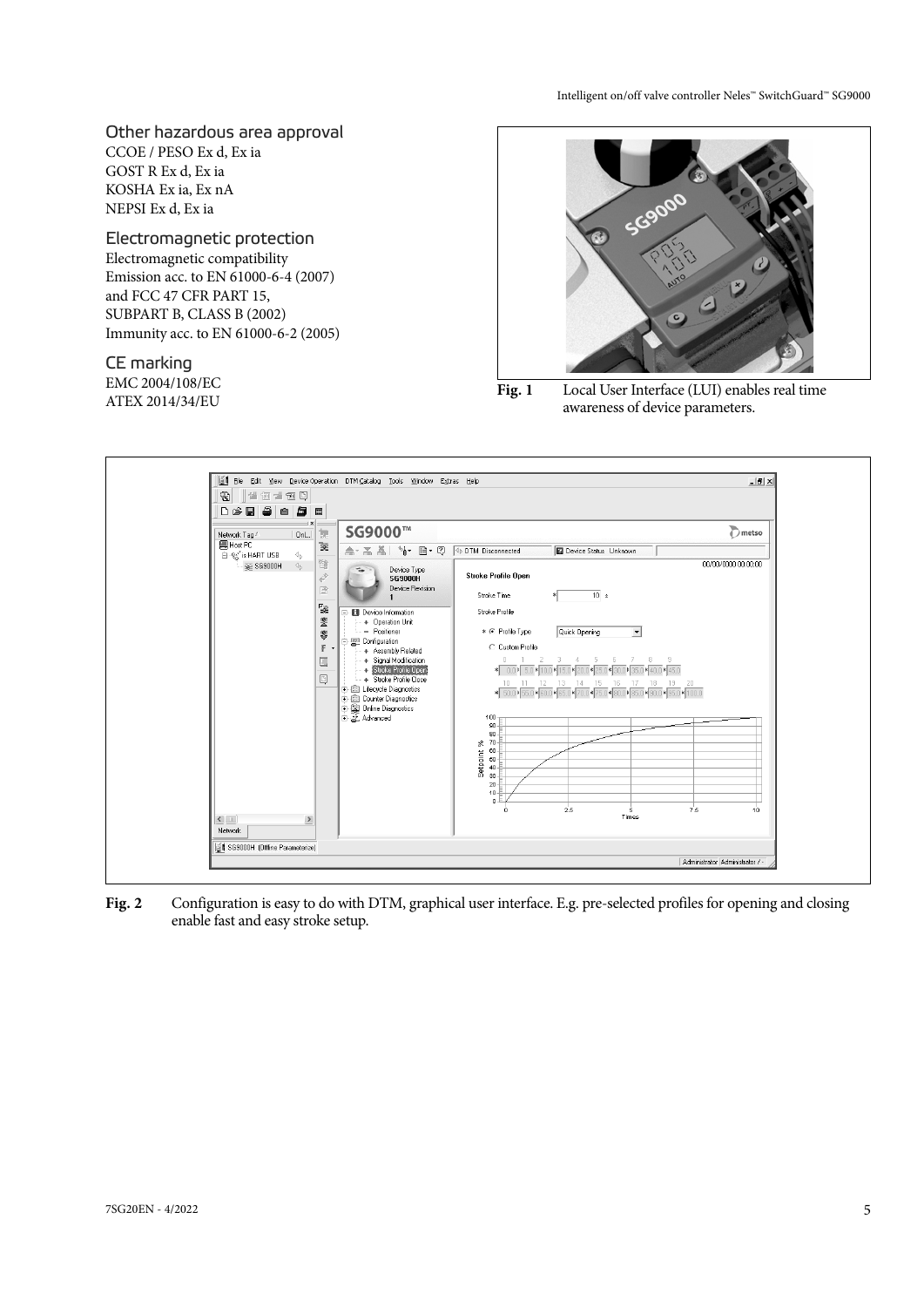





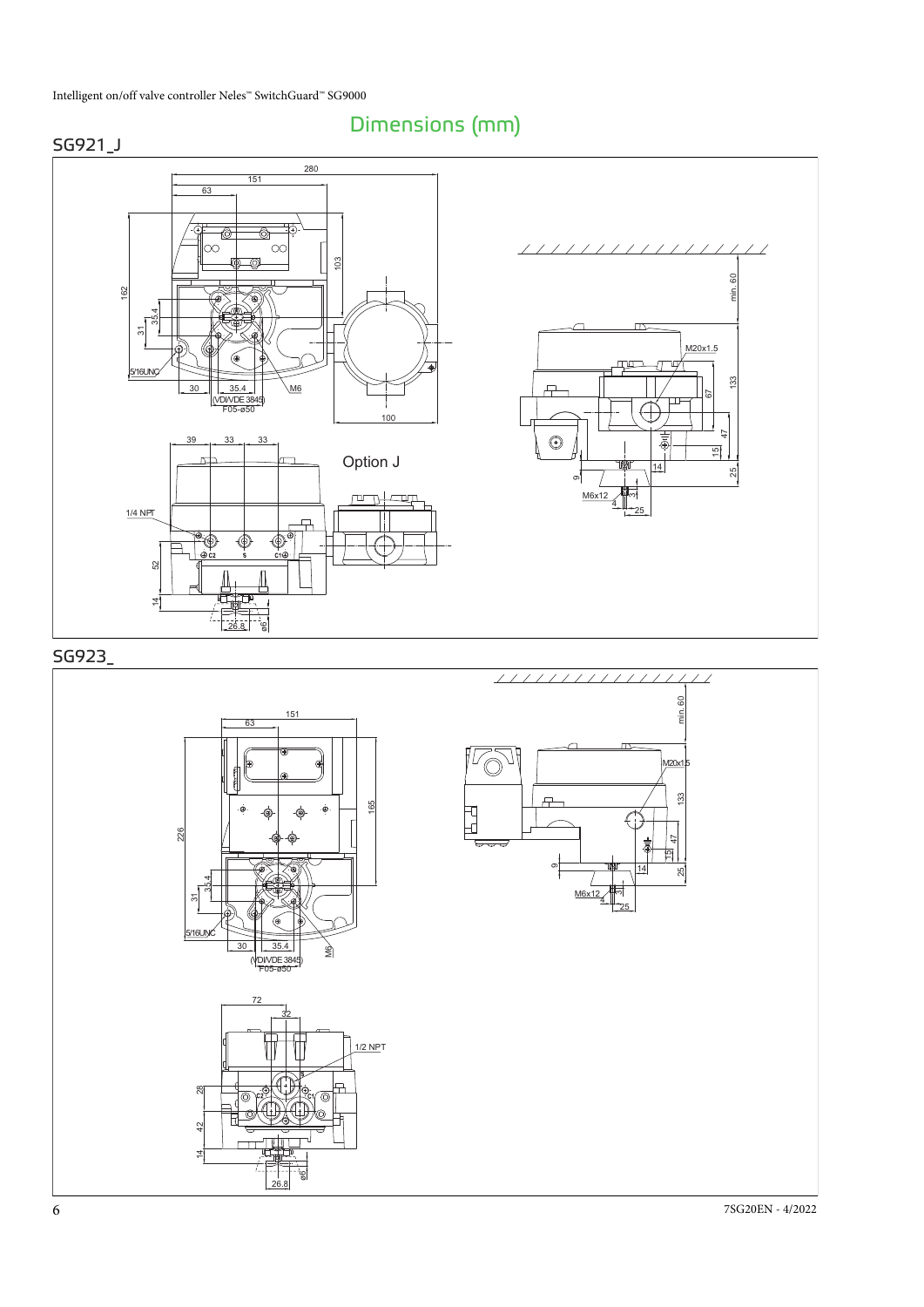## SG923\_ with limit switches



## SG931\_

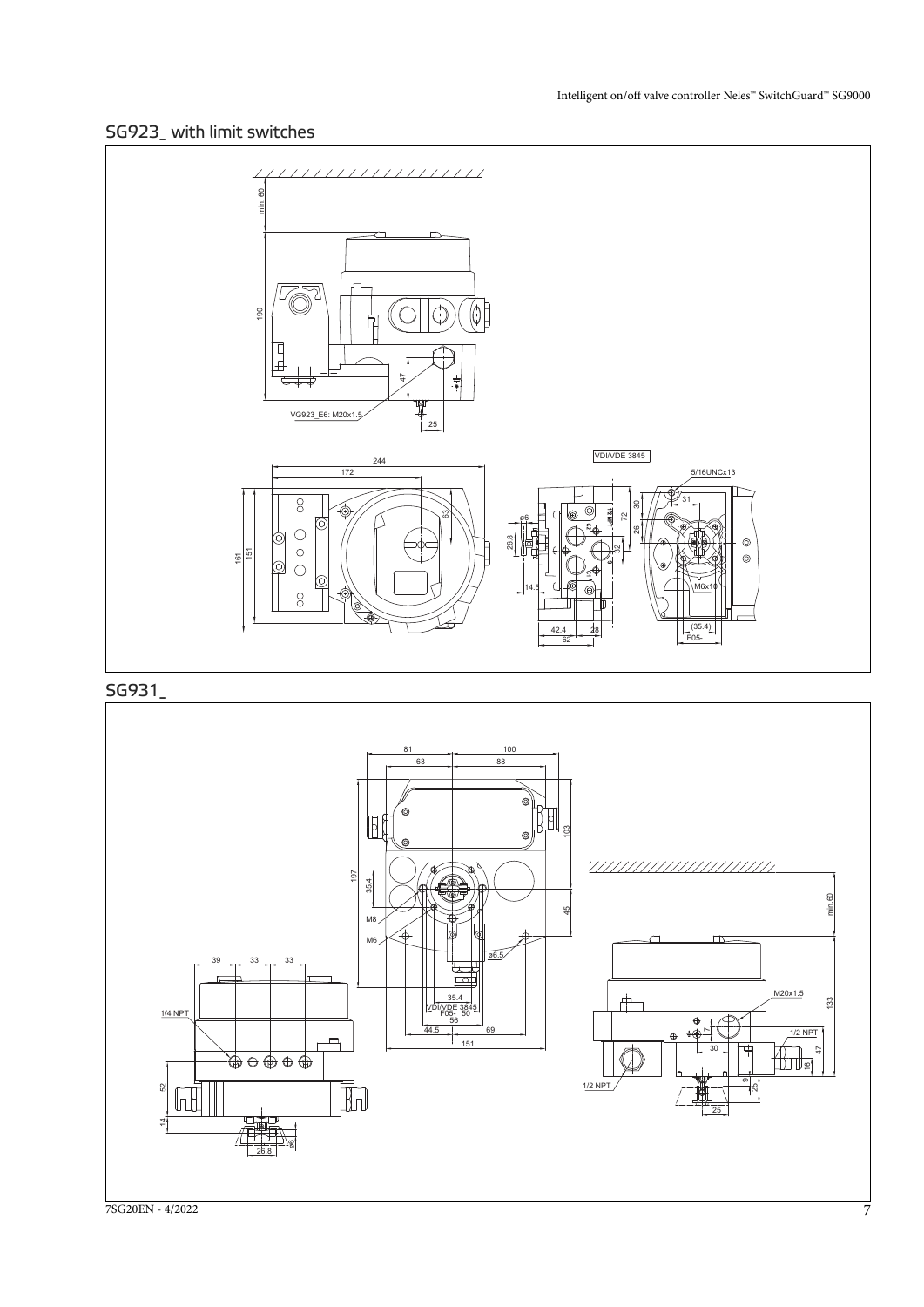## SG931\_J with limit switches

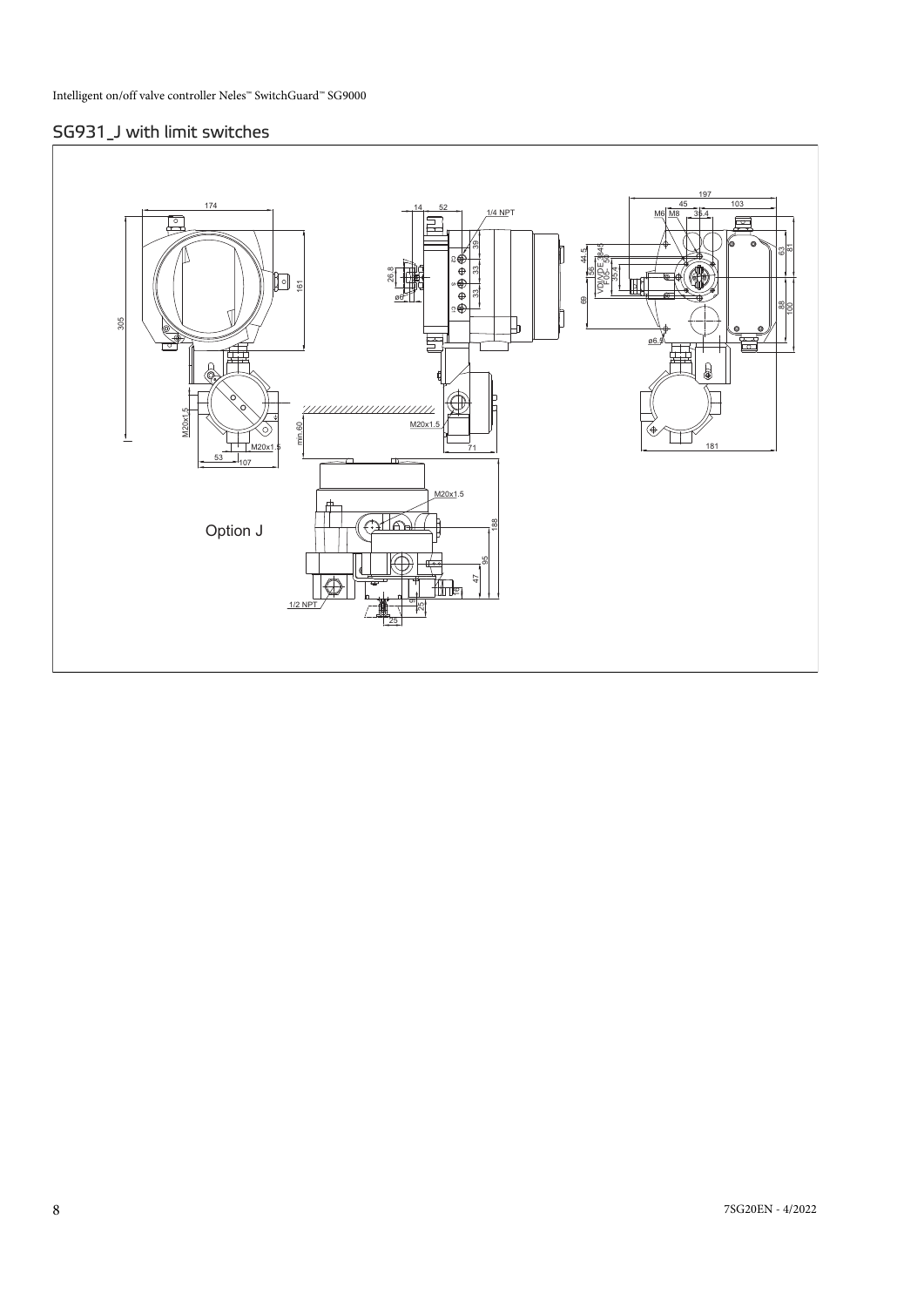# How to order SwitchGuard SG9000H

| 1.                               |                                                                                                                                 | 2.                                                                                                                    | 3.                            |  | 4.                                                                                                                                         |            | 5.             |                                      | 6.                                                                                                                                 | 7.                                                                                                                                                               |                                                                                                                                                          | 8.  |  |  |
|----------------------------------|---------------------------------------------------------------------------------------------------------------------------------|-----------------------------------------------------------------------------------------------------------------------|-------------------------------|--|--------------------------------------------------------------------------------------------------------------------------------------------|------------|----------------|--------------------------------------|------------------------------------------------------------------------------------------------------------------------------------|------------------------------------------------------------------------------------------------------------------------------------------------------------------|----------------------------------------------------------------------------------------------------------------------------------------------------------|-----|--|--|
| SG                               |                                                                                                                                 | 9                                                                                                                     | 2                             |  | 15                                                                                                                                         |            | Η              |                                      | E6                                                                                                                                 |                                                                                                                                                                  |                                                                                                                                                          | D33 |  |  |
|                                  |                                                                                                                                 |                                                                                                                       |                               |  |                                                                                                                                            |            |                |                                      |                                                                                                                                    |                                                                                                                                                                  |                                                                                                                                                          |     |  |  |
| 1.<br><b>PRODUCT GROUP</b><br>6. |                                                                                                                                 |                                                                                                                       |                               |  |                                                                                                                                            |            |                | <b>APPROVALS FOR HAZARDOUS AREAS</b> |                                                                                                                                    |                                                                                                                                                                  |                                                                                                                                                          |     |  |  |
| SG                               | Neles SwitchGuard SG9000H, intelligent on/off valve controller.                                                                 |                                                                                                                       |                               |  |                                                                                                                                            |            |                |                                      | Flameproof enclosure, 1/2" NPT conduit entry.                                                                                      |                                                                                                                                                                  |                                                                                                                                                          |     |  |  |
| 2.                               | <b>SERIES CODE</b>                                                                                                              |                                                                                                                       |                               |  |                                                                                                                                            |            |                |                                      | cCSAus certification:<br>Class I, Div 1, Groups B, C, D; Class II, Div 1, Groups E, F, G; Class III;                               |                                                                                                                                                                  |                                                                                                                                                          |     |  |  |
|                                  | Series 9000 Intelligent on/off valve controller with universal<br>shaft and attachment face according to standard VDI/VDE 3845. |                                                                                                                       |                               |  |                                                                                                                                            |            |                |                                      | Ex d IIC T6T4                                                                                                                      | T6T4, Enclosure type 4X                                                                                                                                          |                                                                                                                                                          |     |  |  |
| 9                                | Relevant shaft adapter included in mounting kits. When valve                                                                    |                                                                                                                       |                               |  |                                                                                                                                            |            | E <sub>2</sub> |                                      | AEx d IIC T6T4                                                                                                                     | Ex tb IIIC T100 °C IP66                                                                                                                                          |                                                                                                                                                          |     |  |  |
|                                  | controllers are separate deliveries, shaft adapter kit is supplied.                                                             |                                                                                                                       |                               |  |                                                                                                                                            |            |                | AEx tb IIIC T100 °C IP66             |                                                                                                                                    |                                                                                                                                                                  |                                                                                                                                                          |     |  |  |
| 3.                               |                                                                                                                                 | Standard temperature range -40 to +85 °C / -40 to +85 °F.                                                             | <b>ENCLOSURE</b>              |  |                                                                                                                                            |            |                |                                      | T6: -40 °C to +60 °C; T5: < +75 °C; T4: < +85 °C.<br>No glass window.                                                              |                                                                                                                                                                  |                                                                                                                                                          |     |  |  |
|                                  |                                                                                                                                 | M20 x 1.5 conduit entry.                                                                                              |                               |  |                                                                                                                                            |            |                |                                      | Available with or without limit switches.<br><b>INMETRO</b> certifications:                                                        |                                                                                                                                                                  |                                                                                                                                                          |     |  |  |
| 2<br>3                           |                                                                                                                                 | Standard anodized aluminium enclosure, IP66 / NEMA 4X.<br>Stainless steel enclosure, IP66 / NEMA 4X, no glass window. |                               |  |                                                                                                                                            |            | E <sub>5</sub> |                                      | Ex d IIC T6T4 Gb                                                                                                                   |                                                                                                                                                                  |                                                                                                                                                          |     |  |  |
| 4.                               |                                                                                                                                 | <b>SPOOL VALVE</b>                                                                                                    |                               |  |                                                                                                                                            |            |                |                                      | Ex tb IIIC T80 °CT105 °C Db<br>Available with or without limit switches                                                            |                                                                                                                                                                  |                                                                                                                                                          |     |  |  |
|                                  |                                                                                                                                 | Restricted capacity.                                                                                                  |                               |  | <b>CONNECTIONS</b><br>$S, C1, C2 = 1/4 NPT$                                                                                                |            |                |                                      | $II$ 2 GD                                                                                                                          | <b>ATEX and IECEx certifications:</b>                                                                                                                            |                                                                                                                                                          |     |  |  |
| 12                               |                                                                                                                                 | Stroke volume of actuator<br>$0.3 - 6.7$ dm <sup>3</sup> .                                                            |                               |  |                                                                                                                                            |            | E6             |                                      | Ex d IIC T6T4 Gb<br>Ex tb IIIC T80°CT105°C Db                                                                                      |                                                                                                                                                                  |                                                                                                                                                          |     |  |  |
|                                  |                                                                                                                                 | Standard capacity.                                                                                                    |                               |  | $S, C1, C2 = 1/4 NPT$                                                                                                                      |            |                |                                      |                                                                                                                                    | Available with or without limit switches.                                                                                                                        |                                                                                                                                                          |     |  |  |
| 15                               |                                                                                                                                 | Stroke volume of actuator<br>$> 0.6$ dm <sup>3</sup> .                                                                |                               |  |                                                                                                                                            |            |                |                                      |                                                                                                                                    | TR CU (Russian) certification:                                                                                                                                   | 1Ex d IIC T6T4 Gb X / Ex tb IIIC T80°CT105°C Db X                                                                                                        |     |  |  |
|                                  |                                                                                                                                 | High capacity.                                                                                                        |                               |  | $S, C1, C2 = 1/2 NPT$                                                                                                                      |            | E7             |                                      |                                                                                                                                    |                                                                                                                                                                  | Temperature range: Ta according to separate table (see certificate).                                                                                     |     |  |  |
| 35                               |                                                                                                                                 | Stroke volume of actuator<br>$>$ 3.5 dm <sup>3</sup> .                                                                |                               |  |                                                                                                                                            |            |                |                                      | Available with or without limit switches.<br>CCC (Chinese) certification:                                                          |                                                                                                                                                                  |                                                                                                                                                          |     |  |  |
|                                  |                                                                                                                                 | Not applicable to 3. sign "3".<br>Extended capacity. For single                                                       |                               |  | $S = 1/2$ NPT, $C2 = 1$ NPT                                                                                                                |            |                | E8                                   | Pending for approval                                                                                                               |                                                                                                                                                                  |                                                                                                                                                          |     |  |  |
| 37                               |                                                                                                                                 | acting actuators.                                                                                                     |                               |  |                                                                                                                                            |            |                | 7.                                   |                                                                                                                                    |                                                                                                                                                                  | OPTIONS OF VALVE CONTROLLER                                                                                                                              |     |  |  |
|                                  |                                                                                                                                 | Stroke volume of actuator<br>$> 6.5$ dm <sup>3</sup> .                                                                |                               |  |                                                                                                                                            |            |                | T                                    | Internal 2-wire (passive) position transmitter.<br>Analog position feedback signal, output 4-20 mA, supply voltage                 |                                                                                                                                                                  |                                                                                                                                                          |     |  |  |
|                                  |                                                                                                                                 | Not applicable to 3. sign "3".                                                                                        |                               |  |                                                                                                                                            |            |                |                                      |                                                                                                                                    | 12-30 V DC, external load resistance 0-780 $\Omega$ .                                                                                                            | External junction box, 2 pcs M20x1.5 conduit entry.                                                                                                      |     |  |  |
| 5.<br>H                          | COMMUNICATION / INPUT SIGNAL RANGE<br>4-20 mA, HART communication.                                                              |                                                                                                                       |                               |  |                                                                                                                                            |            |                |                                      |                                                                                                                                    | NOT applicable to 6. sign "E2"                                                                                                                                   |                                                                                                                                                          |     |  |  |
| 6.                               |                                                                                                                                 |                                                                                                                       | APPROVALS FOR HAZARDOUS AREAS |  |                                                                                                                                            |            | J              |                                      |                                                                                                                                    |                                                                                                                                                                  | Junction box for all 4-20 mA wirings, including position<br>transmitter, if applicable. Junction box is attached to the                                  |     |  |  |
| $\rm N$                          |                                                                                                                                 | No approvals for hazardous areas.                                                                                     |                               |  |                                                                                                                                            |            |                |                                      | standard enclosure.                                                                                                                | Not available with 6. sign "U".                                                                                                                                  |                                                                                                                                                          |     |  |  |
| N7                               | No approvals for hazardous areas.                                                                                               |                                                                                                                       |                               |  |                                                                                                                                            |            | Y              | Special construction.                |                                                                                                                                    |                                                                                                                                                                  |                                                                                                                                                          |     |  |  |
|                                  | Like N, but this is with Russian language machine plate.<br><b>ATEX and IECEx certifications:</b>                               |                                                                                                                       |                               |  |                                                                                                                                            |            |                | 8.                                   |                                                                                                                                    |                                                                                                                                                                  | <b>LIMIT SWITCH TYPE</b>                                                                                                                                 |     |  |  |
|                                  | II 1 G Ex ia IIC T6T4 Ga<br>II 1 D Ex ia IIIC T90 °CT120 °C Da<br>II 1 D Ex ta IIIC T90 °CT120 °C Da                            |                                                                                                                       |                               |  |                                                                                                                                            |            |                |                                      | IP 66 / NEMA 4X enclosure.                                                                                                         | Extension housing with additional conduit entries, max 4 pcs.                                                                                                    |                                                                                                                                                          |     |  |  |
|                                  |                                                                                                                                 |                                                                                                                       |                               |  |                                                                                                                                            |            |                | M20 x 1.5.                           |                                                                                                                                    |                                                                                                                                                                  |                                                                                                                                                          |     |  |  |
|                                  |                                                                                                                                 | II $2 G$ Ex ib IIC T6T4 Gb<br>II 2 D Ex ib IIIC T90 °CT120 °C Db                                                      |                               |  |                                                                                                                                            |            |                |                                      |                                                                                                                                    | Inductive proximity switches                                                                                                                                     | Neles; SST Sensor Dual Module, NO, 8-125 V DC / 24-125 V AC                                                                                              |     |  |  |
|                                  |                                                                                                                                 | II 2 D Ex tb IIIC T90 °CT120 °C Db<br>T4: -40 to +80 °C; T5: < +65 °C; T6: < +50 °C.                                  |                               |  |                                                                                                                                            |            |                | D33                                  |                                                                                                                                    | Temperature range: -40 to +80 $^{\circ}$ C / -40 to +176 $^{\circ}$ F.                                                                                           |                                                                                                                                                          |     |  |  |
| Χ                                |                                                                                                                                 | II 3 G Ex nA IIC T6T4 Gc                                                                                              |                               |  |                                                                                                                                            |            |                |                                      | Usable up to SIL3 acc. to IEC61508<br>Not applicable to 8. sign "X", "Z", or "U"                                                   |                                                                                                                                                                  |                                                                                                                                                          |     |  |  |
|                                  |                                                                                                                                 | II 3 D Ex ic IIIC T90 $°CT120$ $°C$ Dc                                                                                |                               |  |                                                                                                                                            |            |                |                                      | NAMUR NC.                                                                                                                          |                                                                                                                                                                  | Neles; Namur Sensor Dual Module, 6 - 29 VDC, > 3 mA; < 1 mA,                                                                                             |     |  |  |
|                                  |                                                                                                                                 | II 3 D Ex tc IIIC T90 °CT120 °C Dc<br>II 3 G Ex ic IIC T6T4 Gc                                                        |                               |  |                                                                                                                                            |            | D44            |                                      | Usable up to SIL3 acc. to IEC61508<br>Temperature range -40 to +80 $^{\circ}$ C / -40 to +176 $^{\circ}$ F.                        |                                                                                                                                                                  |                                                                                                                                                          |     |  |  |
|                                  |                                                                                                                                 | II 3 D Ex ic IIIC T90 $°CT120$ $°C$ Dc<br>II 3 D Ex tc IIIC T90 °CT120 °C Dc                                          |                               |  |                                                                                                                                            |            |                |                                      |                                                                                                                                    |                                                                                                                                                                  | $P+F$ ; NJ2-12GK-SN, 2-wire type, DC; $>$ 3 mA; < 1 mA, NAMUR NC.                                                                                        |     |  |  |
|                                  |                                                                                                                                 | T4: -40 to +85 °C; T5: < +75 °C; T6: < +60 °C.                                                                        |                               |  | Available without limit switches or with ATEX or IECEx certified                                                                           |            | I02            |                                      |                                                                                                                                    | Intrinsically safe according to ATEX II 1 G Ex ia IIC T6.                                                                                                        |                                                                                                                                                          |     |  |  |
|                                  |                                                                                                                                 | inductive limit switches.                                                                                             |                               |  |                                                                                                                                            |            |                |                                      |                                                                                                                                    | Temperature range -40 to +85 °C / -40 to +185 °F.<br>Usable up to SIL3 acc. to IEC61508<br>NOTE: In safety-related applications the sensor must be operated with |                                                                                                                                                          |     |  |  |
|                                  |                                                                                                                                 | TR CU (Russian) certification:<br>0Ex ia IIC T6T4 Ga X / Ex ia IIIC T95 °CT125 °C Da X                                |                               |  |                                                                                                                                            |            |                |                                      |                                                                                                                                    |                                                                                                                                                                  | a qualified fail safe interface, such as P+F KFD2-SH-EX1.                                                                                                |     |  |  |
|                                  |                                                                                                                                 | 0Ex ia IIC T6T4 Ga X / Ex ta IIIC T95 °CT125 °C Da X<br>1Ex ib IIC T6T4 Gb X/ Ex ib IIIC T95 °CT125 °C Db X           |                               |  |                                                                                                                                            |            |                |                                      | NC.                                                                                                                                |                                                                                                                                                                  | P+F; NCB2-12GM35-N0, 2-wire type, $DC$ ; > 3 mA; < 1 mA, NAMUR                                                                                           |     |  |  |
|                                  |                                                                                                                                 | 1Ex ib IIC T6T4 Gb X/ Ex tb IIIC T95 °CT125 °C Db X                                                                   |                               |  |                                                                                                                                            |            | I09            |                                      |                                                                                                                                    |                                                                                                                                                                  | Intrinsically safe according to ATEX II 2 G Ex ia IIC T6.                                                                                                |     |  |  |
| X7                               |                                                                                                                                 | 2Ex nA IIC T6T4 Gc X / Ex ic IIIC T95 °CT125 °C Dc X<br>2Ex nA IIC T6T4 Gc X / Ex tc IIIC T95 °CT125 °C Dc X          |                               |  |                                                                                                                                            |            |                |                                      |                                                                                                                                    | Temperature range -25 to +85 $^{\circ}$ C / -13 to +185 $^{\circ}$ F.<br>Usable up to SIL2 acc. to IEC61508.                                                     |                                                                                                                                                          |     |  |  |
|                                  |                                                                                                                                 | 2Ex ic IIC T6T4 Gc X/ Ex ic IIIC T95 °CT125 °C Dc X<br>2Ex ic IIC T6T4 Gc X/ Ex tc IIIC T95 °CT125 °C Dc X            |                               |  |                                                                                                                                            | <b>I32</b> |                |                                      | Temperature range: -40 to +85 °C / -40 to +185 °F                                                                                  | Omron; E2E-X2Y1; 2-wire type; AC; <100mA; 24-240VAC.                                                                                                             |                                                                                                                                                          |     |  |  |
|                                  |                                                                                                                                 |                                                                                                                       |                               |  | Temperature range: Ta according to separate table (see certificate).<br>Available without limit switches or with certified inductive limit |            |                |                                      |                                                                                                                                    | Not applicable to 8. sign "X", "Z" or "U".                                                                                                                       |                                                                                                                                                          |     |  |  |
|                                  | switches                                                                                                                        |                                                                                                                       |                               |  |                                                                                                                                            |            |                |                                      |                                                                                                                                    |                                                                                                                                                                  | P+F; NJ3-18GK-S1N, 3-wire type, DC; > 3 mA; < 1 mA, NAMUR NO.<br>Intrinsically safe according to ATEX II 1 G Ex ia IIC T6.                               |     |  |  |
| X8                               |                                                                                                                                 | CCC (Chinese) certification:<br>Pending for approval                                                                  |                               |  |                                                                                                                                            |            | <b>I45</b>     |                                      |                                                                                                                                    | Temperature range -25 to +85 $^{\circ}$ C / -13 to +185 $^{\circ}$ F.<br>Usable up to SIL3 acc. to IEC61508.                                                     |                                                                                                                                                          |     |  |  |
|                                  |                                                                                                                                 | <b>INMETRO</b> certifications:<br>Ex ia IIC T6T4 Ga Ex ia IIC T6T4 Gb                                                 |                               |  |                                                                                                                                            |            |                |                                      | NOTE: In safety-related applications the sensor must be operated with<br>a qualified fail safe interface, such as P+F KFD2-SH-EX1. |                                                                                                                                                                  |                                                                                                                                                          |     |  |  |
|                                  |                                                                                                                                 |                                                                                                                       |                               |  | Temperature range: T4: -40 to +80 °C; T5: < +65 °C; T6: < +50 °C.                                                                          |            |                |                                      |                                                                                                                                    |                                                                                                                                                                  | ifm; IFC2002-ARKG/UP, 2-wire type, DC; 150 mA, 10 - 36 V DC,                                                                                             |     |  |  |
| Ζ                                |                                                                                                                                 | Ex nA IIC T6T4 Gc Ex ic IIC T6T4 Gc                                                                                   |                               |  | Temperature range: T4: -40 to +80 °C; T5: < +65 °C; T6: < +50 °C.                                                                          |            |                | I56                                  | leakage current $< 0.6$ mA.<br>Temperature range -25 to +80 °C / -13 to +176 °F.                                                   |                                                                                                                                                                  |                                                                                                                                                          |     |  |  |
|                                  | switches.                                                                                                                       |                                                                                                                       |                               |  | Available without limit switches or with certified inductive limit                                                                         |            |                |                                      |                                                                                                                                    | Not applicable to 8. sign "X", "Z" or "U".                                                                                                                       |                                                                                                                                                          |     |  |  |
|                                  |                                                                                                                                 | cCSAus certifications:<br>IS Class I, Division 1, Groups A, B, C, D, T4/T5/T6                                         |                               |  |                                                                                                                                            |            |                |                                      |                                                                                                                                    |                                                                                                                                                                  | P+F; NJ2-V3-N, 2-wire type, $DC$ ; > 3 mA; < 1 mA. NAMUR NC.<br>Temperature range: $-25^{\circ}$ to $+85^{\circ}$ C / $-13^{\circ}$ to $+185^{\circ}$ F. |     |  |  |
|                                  |                                                                                                                                 | IS Class I, Zone 0, AEx ia, IIC T4/T5/T6                                                                              |                               |  |                                                                                                                                            |            | I57            |                                      |                                                                                                                                    | Intrinsically safe according to ATEX and IECEx.<br>Usable up to SIL2 acc. to IEC61508.                                                                           |                                                                                                                                                          |     |  |  |
| U                                | T4; -40 to +80 °C, T5; < +65 °C, T6; < +50 °C.<br>NI Class I, Division 2, Groups A, B, C, D, T4/T5/T6                           |                                                                                                                       |                               |  |                                                                                                                                            |            |                |                                      |                                                                                                                                    | Applicable to 6. sign "X", "U"                                                                                                                                   |                                                                                                                                                          |     |  |  |
|                                  |                                                                                                                                 | NI Class I, Zone 2, Ex nA IIC, T4/T5/T6<br>T4; -40 to +85 °C, T5; < +70 °C, T6; < +55 °C.                             |                               |  |                                                                                                                                            |            |                |                                      |                                                                                                                                    |                                                                                                                                                                  |                                                                                                                                                          |     |  |  |
|                                  | Not applicable with 7. sign "J". Not available with limit switches.                                                             |                                                                                                                       |                               |  |                                                                                                                                            |            |                |                                      |                                                                                                                                    |                                                                                                                                                                  |                                                                                                                                                          |     |  |  |